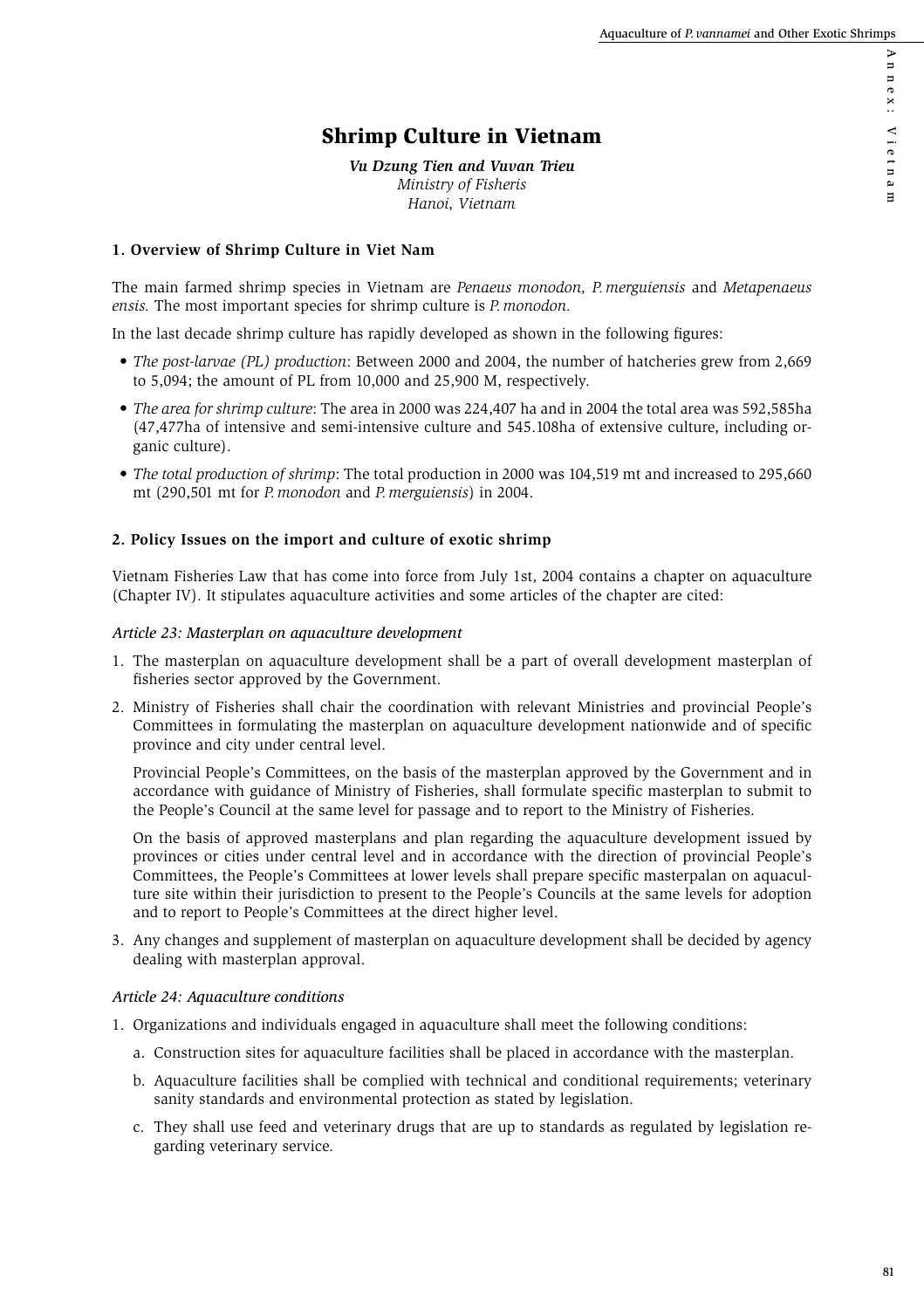2. Ministry of Fisheries shall issue standards, process and procedures of aquaculture sites; shall chair the coordination with relevant Ministries and ministerial-level agencies, provincial People's Committees to provide guidance, examination and recognition of qualified aquaculture sites conducted by means of semi-intensive and intensive methods that meet the food hygiene and safety standards.

#### *Article 27: Allocation, lease and revocation of aquaculture land*

- 1. The allocation, lease and revocation of aquaculture land shall be done in compliance with Land Law and other relevant legislation.
- 2. Organizations and individuals to whom aquaculture land is allocated and leased shall comply with rights and obligations as set out by this Law, Land Law and others regulations of relevant legislation.

#### *Article 32: Concentrated aquaculture areas*

- 1. The State shall support to invest in the establishment of infrastructure for concentrated aquaculture areas in accordance with development masterplan and plans of fisheries sector; shall invest in the setting up of monitoring stations for fisheries environment and fish disease control stations.
- 2. Organizations and individuals conducting aquaculture in concentrated aquaculture areas shall comply with regulations of concentrated aquaculture areas, professional technical requirements on aquaculture construction, aquaculture techniques and farming environmental protection.
- 3. Ministry of Fisheries shall make regulations relating to water quality standards on aquaculture, specialized technical standards on aquaculture construction; shall issue rules on organization and operation of concentrated aquaculture areas as well as closed-harvest time to ensure food hygiene and safety.
- 4. Provincial People's Committee shall have responsibility to manage concentrated aquaculture areas.

#### *Article 33: Fish fry*

- 1. The quality of fish fry for aquaculture, rehabilitation and development of fisheries resources shall be ensured in accordance with criteria system of Vietnam.
- 2. Organizations and individuals who produce and trade fish fry shall meet all trade conditions as regulated by Government, shall ensure the fish fry production to be in accordance with sector's standard requirements.
- 3. New fish fry and firstly-introduced fish fry used in aquaculture shall be recognized and allowed to be produced by Ministry of Fisheries.
- 4. The State shall issue policies to promote the research of precious and rare fish fry and the creation of new fish fry; shall invest in establishment of national hatcheries. Ministry of Fisheries shall coordinate with provincial People's Committees to examine the fish fry quality in hatcheries.

#### *Article 34: Import and export of fish fry*

- 1. The imported fish fry shall be subject to quarantine as regulated by legislation regarding veterinary service and plant protection and quarantine legislation.
- 2. New fish fry imported for the first time shall be approved in writing by Ministry of Fisheries.
- 3. The transit of fish fry through Vietnam shall be done in accordance with legislation relating to veterinary service, plant protection and quarantine as well as other relevant legislation.
- 4. Exported fish fry shall be under the list of specialized exportable fishery products except the exchange of fish fry, scientific and technical research cooperation, gifts or other special cases as regulated by Ministry of Fisheries.

#### *Article 36: Prevention and control of fish disease*

1. Organizations and individuals engaged in fish fry production and aquaculture shall apply measures to prevent fish disease. Where fish disease occurs, treatment shall be timely applied and local authorities and specialized agencies shall be informed at the same time.